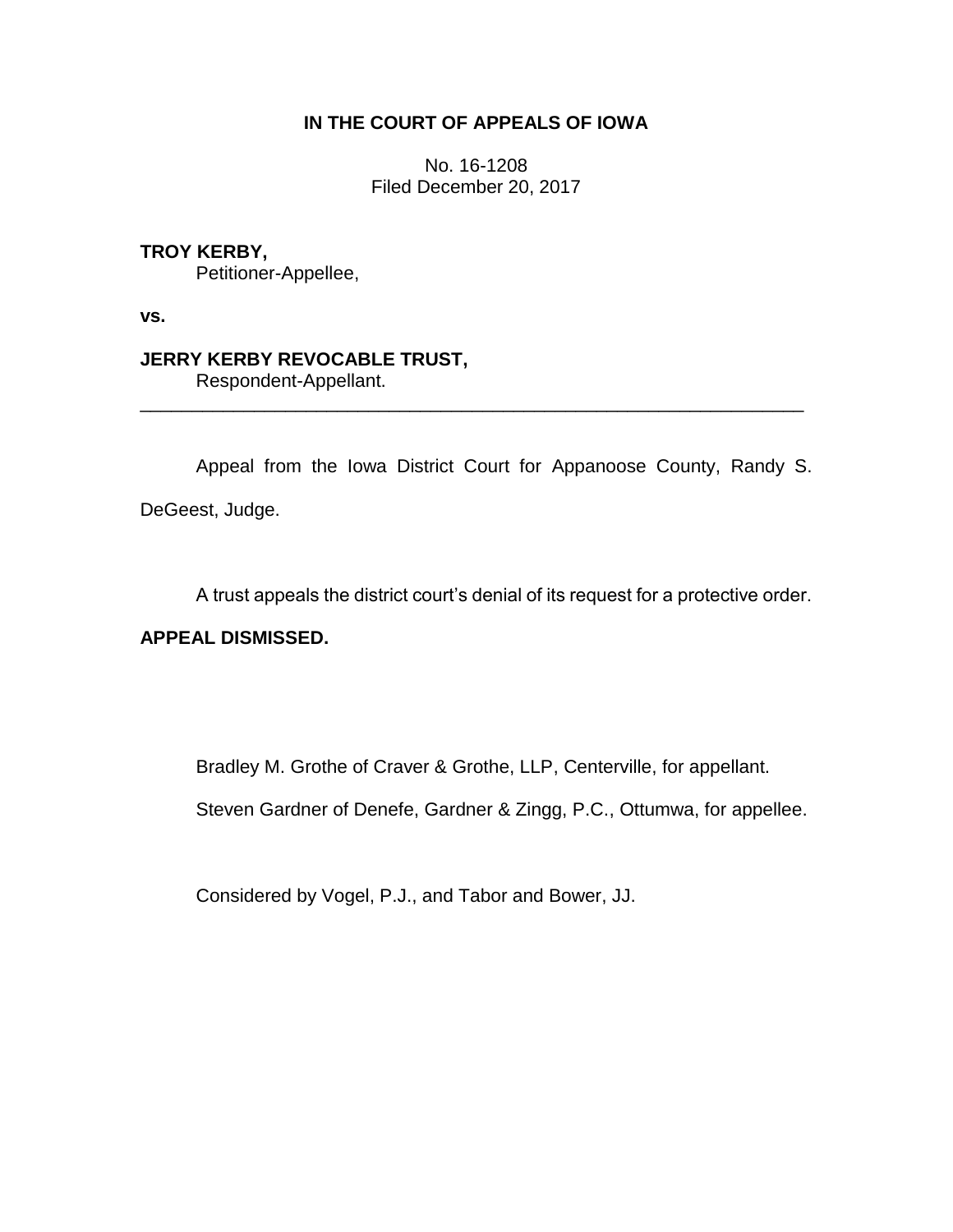#### **VOGEL, Presiding Judge.**

Jerry Kerby established a revocable trust in 2005. In January 2016, Jerry's son, Troy, filed a lawsuit against the trust alleging he was a "current or former beneficiary" of the trust and requesting the court review the internal affairs of the trust. On March 23, 2016, Jerry answered the lawsuit as the trustee, and he asserted the action should be dismissed because Troy did not have standing to petition the court concerning the trust. *See* Iowa Code §§ 633A.3103 (2016) (noting in a revocable trust the "holder of the power" has the rights afforded to beneficiaries and the duties of a trustee are owed to the "holder of the power," not to the beneficiaries), 633A.6202 (providing "a trustee or beneficiary of a trust may petition the court concerning the internal affairs of the trust or to determine the existence of the trust"). On the same day he answered the petition, Jerry also filed a motion for a protective order seeking to prevent discovery regarding the trust until Troy's standing to bring the lawsuit could be litigated.

Troy resisted the motion for a protective order, asserting Jerry was not competent, which made the revocable trust irrevocable. *See In re Trust No. T-1 of Trimble*, 826 N.W.2d 474, 484 (Iowa 2013) (noting a trustee owes his duties to the settlor of a revocable trust so long as the settlor is alive and competent); *see also* Iowa Code § 633A.3101 ("To create, revoke, or modify a revocable trust, the settlor must be competent. An aggrieved person shall have all causes of action and remedies available to the aggrieved person in attacking the creation, revocation, or modification of a revocable trust as one would if attacking the propriety of the execution of a will."). In April 2016, Troy also served discovery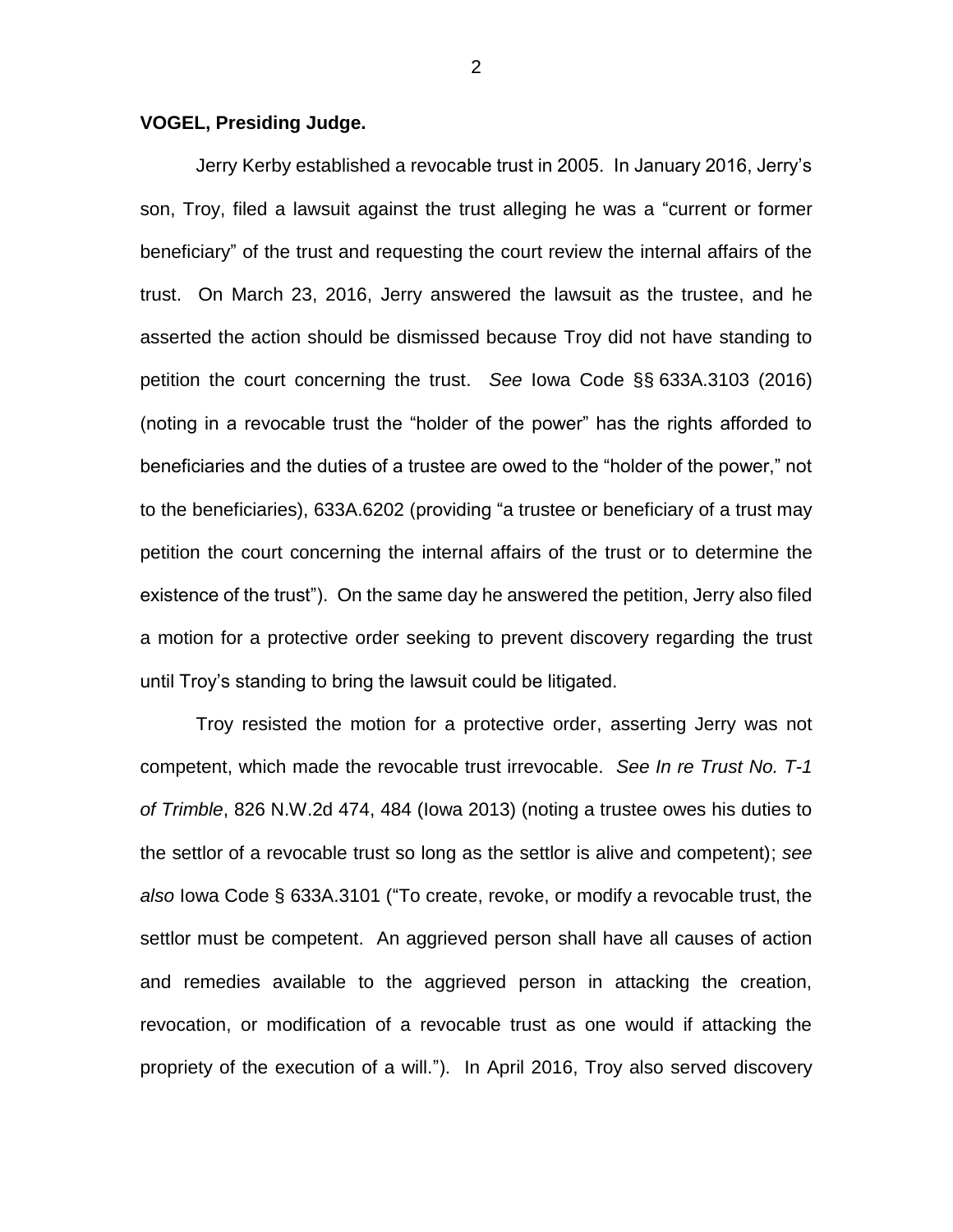requests on the trust seeking Jerry's medical information and the documents creating and amending the trust.

Soon after, Jerry filed a motion for summary judgment, wherein Jerry asserted he is the settlor and trustee of the trust in question and he believed he was still competent to carry out the administration of the trust. He asserted Troy had no right, title, or interest in the trust, and Troy lacked standing to bring the action to review the internal affairs of the trust. Attached to the motion was Jerry's affidavit that asserted he was alive and competent. The affidavit admitted his wife acted as trustee of the trust for a short time during Jerry's hospitalization in 2015, he approved of the actions she took as trustee during that time, and he resumed the office of trustee after his hospitalization. Jerry also attached a redacted copy of the trust document.

After a hearing, the district court denied the motion for a protective order on May 16, 2016, stating Troy "may seek and discover evidence relevant to the competence of the settlor, including changes the settlor may or may not have made to the trust during any alleged incompetence." Jerry filed a motion to enlarge and amend the district court's decision asking the court to, among other things, find Troy is not a beneficiary of the trust and thus has no standing to maintain the action. The court, finding the standing issue was not before the court when it ruled on the protective order, denied the motion, and Jerry appealed.

Following the notice of appeal, Jerry died, and Troy filed a motion to dismiss the appeal as moot. Troy asserted that after Jerry's death he was provided unredacted copies of the document creating the trust along with the trust amendments in 2010 and 2015. He further asserted that all issues concerning the

3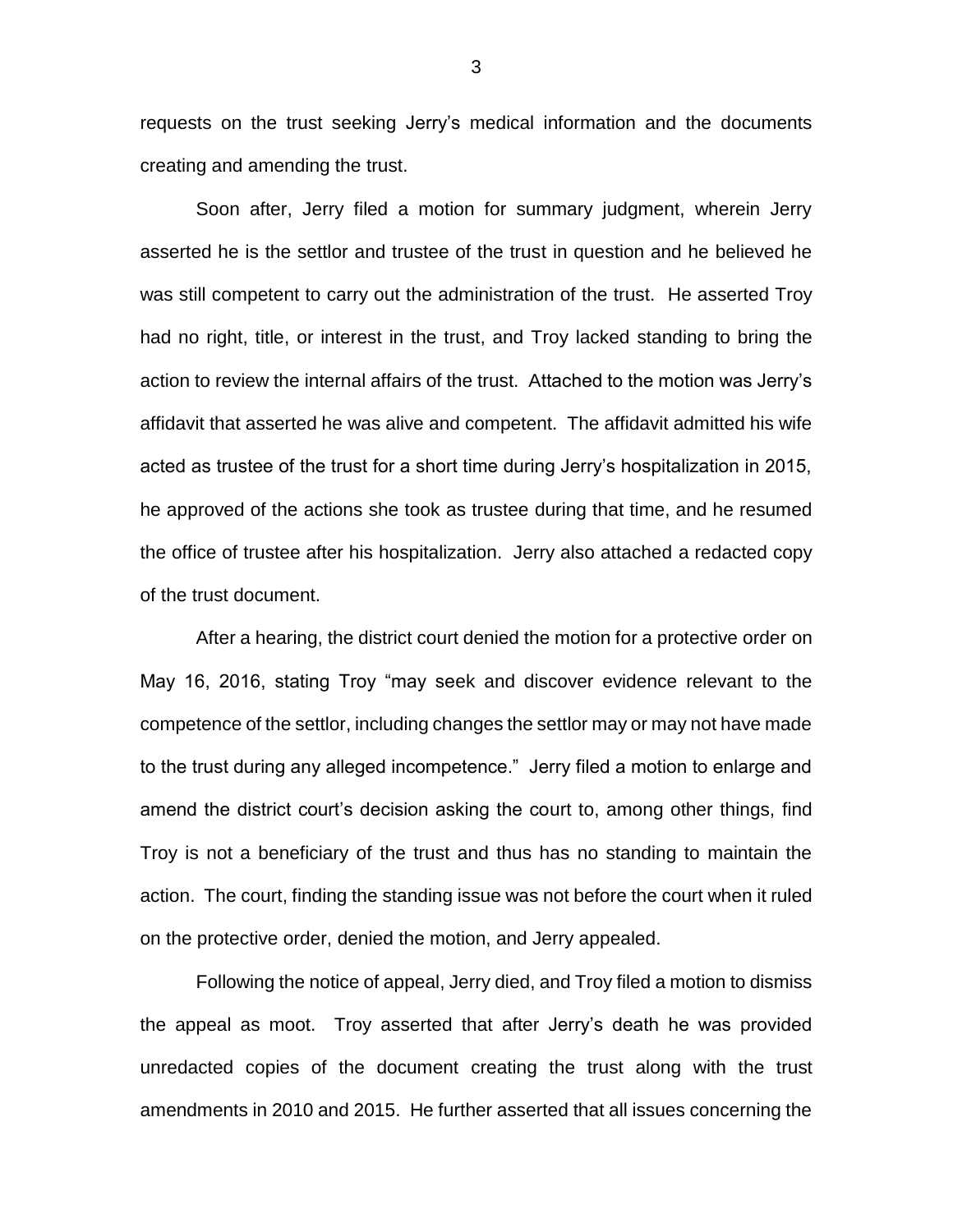validity of the trust and any amendments thereto must now be brought in a probate proceeding. *See* Iowa Code § 633A.3108. The trust, through the successor trustee, Jerry's surviving spouse, Carol, resisted the motion to dismiss the appeal as moot, maintaining that Jerry's death did not affect Troy's lack of standing to maintain the action. The successor trustee attached to the resistance the trust document and the amendments, which provide Troy was originally a beneficiary of the trust and a successor trustee, but he was removed as a beneficiary of the trust and as a nominated successor trustee on July 30, 2015, by an amendment signed by Jerry.

Troy filed a supplement to his motion to dismiss the appeal informing this court that he has now filed a separate action in district court challenging the validity of the July 30, 2015 amendment to the trust and alleging undue influence and incompetence. He stated it was his intention to move to consolidate the newly filed action with the matter currently on appeal before this court. Troy again asserted the death of Jerry; the newly filed suit against the now irrevocable trust; the production of the trust documents, which were initially the subject of the motion for the protective order; and his standing as an heir to challenge the irrevocable trust, make this current appeal moot. *See id*. § 633A.3110(2) (providing a "trustee may give notice . . . to creditors, heirs, and the surviving spouse of the settlor for the purpose of establishing their rights to contest the trust and to file claims against the trust assets").

A case is moot if it "no longer presents a justiciable controversy because the issues involved have become academic or nonexistent." *Martin-Trigona v. Baxter*, 435 N.W.2d 744, 745 (Iowa 1989). The district court ruling that is on appeal

4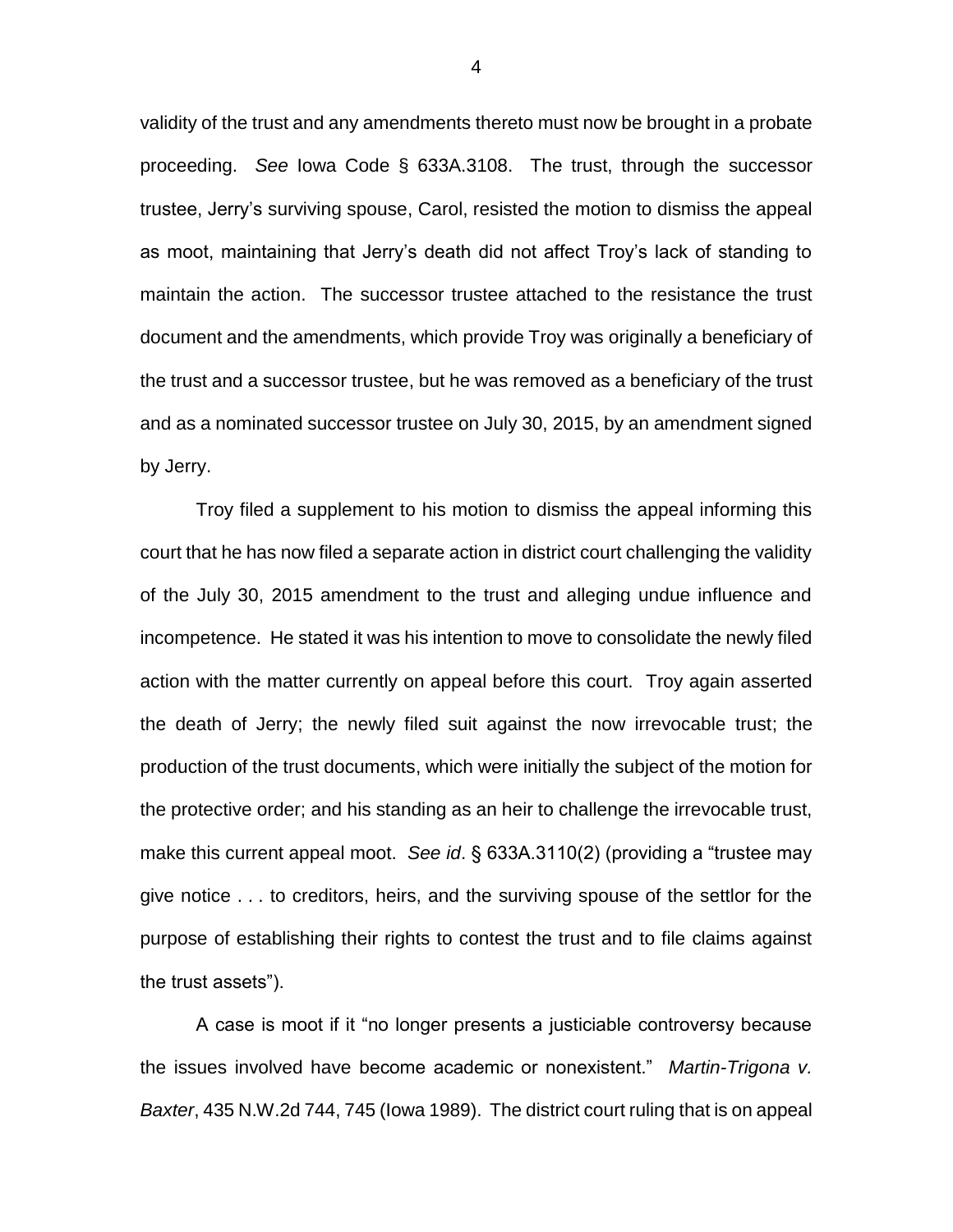before us is the denial of the trustee's motion for a protective order for the revocable trust. The protective order sought to prevent Troy from obtaining copies of the trust documents during discovery. Those documents have now been turned over to Troy as a result of the death of Jerry, the settlor. Thus, any decision this court renders regarding the validity of the district court's decision to deny the protective order would have no force or affect—the documents have already been produced to Troy.

The successor trustee asserts this appeal is not moot and the protective order should have been granted because Troy does not have standing to maintain the action against the revocable trust. However, the district court has not yet ruled on the standing issue. This issue was raised in the trustee's motion for summary judgment, and that motion was pending at the time the trustee appealed the district court's denial of the protective order. Once discovery regarding Jerry's competency is complete, the district court can then determine whether Troy has standing to petition for a review of the internal affairs of the trust.

Because we conclude the appeal of the district court's decision on the motion for a protective order is moot, $1$  this appeal is dismissed, and the case is

 $\overline{a}$ 

 $<sup>1</sup>$  Even if we were to determine the exception to the mootness doctrine applied, we would</sup> conclude the district court did not abuse its discretion in denying the motion for a protective order. *See Homan v. Branstad*, 864 N.W.2d 321, 330 (Iowa 2015) (outlining the publicimportance exception to the mootness doctrine). The issue of whether Troy has standing to bring the action to review the internal affairs of the revocable trust turns on whether Jerry was competent when he executed the amendment to the trust in 2015 that removed Troy as a beneficiary and as a successor trustee. Permitting limited discovery regarding the issue of the competency of the settlor and the trust documents was not an abuse of the wide discretion granted to the district court over matters pertaining to discovery. *See Comes v. Microsoft Corp.*, 775 N.W.2d 302, 305 (Iowa 2009) ("A trial court has wide discretion to enter a protective order pursuant to Iowa Rule of Civil Procedure 1.504. We review the district court's decisions regarding discovery for an abuse of discretion.").